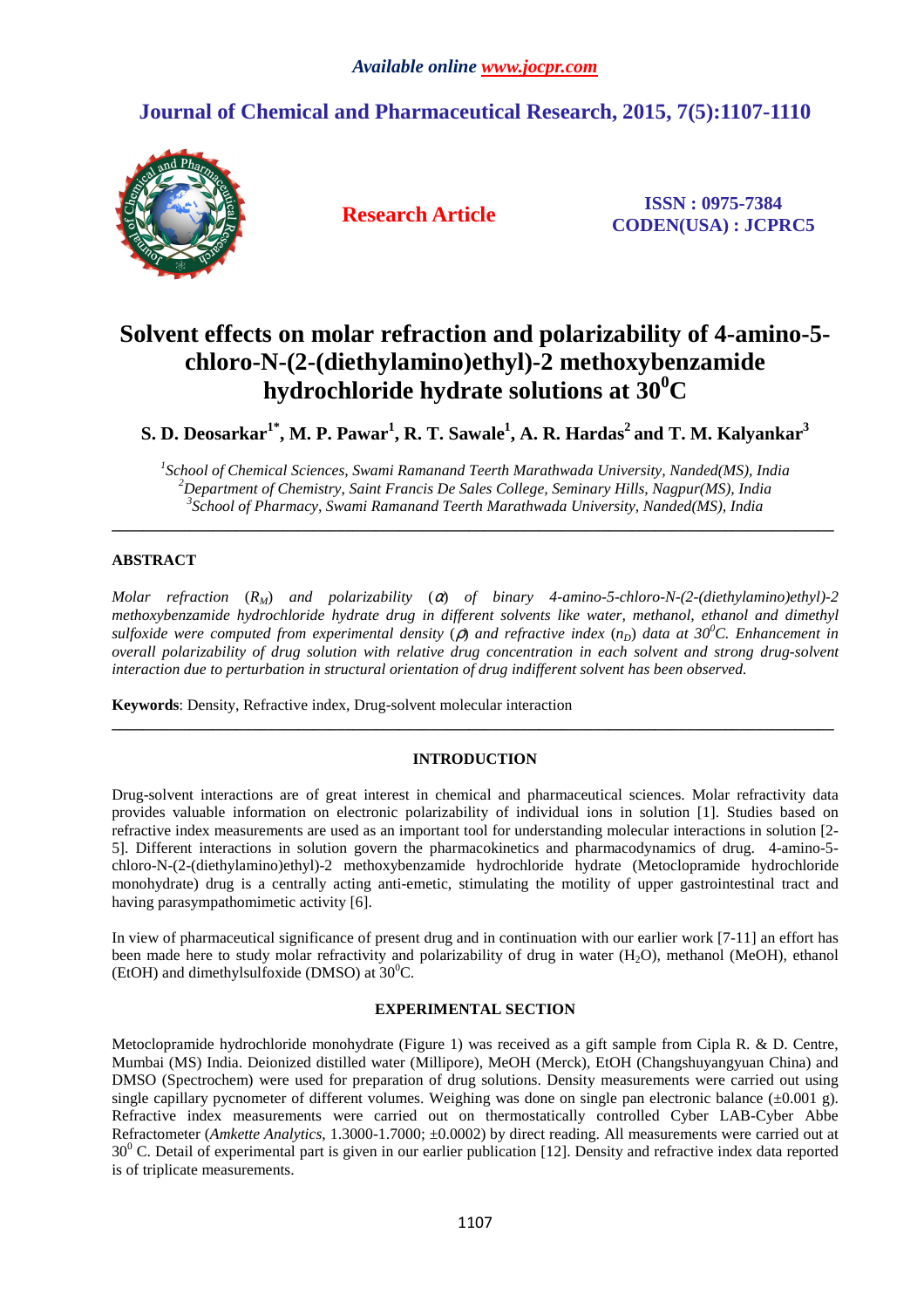#### **THEORETICAL SECTION**

Molar refractivity of drug solutions is calculated using Lorentz–Lorenz Equation [13-15]:

$$
R_M = \frac{(n_D^2 - 1)}{(n_D^2 + 2)} \times \sum_{i=1}^2 \frac{x_i M_i}{\rho_i}
$$
 (1)

*\_\_\_\_\_\_\_\_\_\_\_\_\_\_\_\_\_\_\_\_\_\_\_\_\_\_\_\_\_\_\_\_\_\_\_\_\_\_\_\_\_\_\_\_\_\_\_\_\_\_\_\_\_\_\_\_\_\_\_\_\_\_\_\_\_\_\_\_\_\_\_\_\_\_\_\_\_\_*

Concentration dependence of molar refractivity of drug solutions in different solvents was fitted to following Equation 2:

$$
R_M = a_0 + a_1 \times c \tag{2}
$$

Molecular polarizability of drug solution in different solvents was calculated using following Equation 3 [16-17]:

$$
\alpha = \frac{3}{4} \frac{R_{M}}{\pi N}
$$
 (3)

Where, *c*=drug concentration,  $\rho$ =density of solution,  $n_D$ =refractive index of solution,  $n_D^0$ =refractive index at infinite dilution,  $x_i$ = mole fraction of *i*-th component of mixture,  $M_i$ = molecular mass *i*-th component,  $R_M$  =molar refraction of solution, *N*=Avogadro's constant (6.023×10<sup>23</sup> mol<sup>-1</sup>),  $\alpha$ =electronic polarizability,  $a_0$  and  $a_1$ =coefficients of linear fitting.



**Figure 1: Structure of drug a) Ball and Stick and b) Van der Waals Spheres models** 

#### **RESULTS AND DISCUSSION**

Molar refractivity and molecular polarizability data for binary {4-amino-5-chloro-N-(2-(diethylamino)ethyl)-2 methoxybenzamide hydrochloride hydrate +  $H_2O/M$ eOH/EtOH/DMSO} at 30<sup>0</sup> C are reported in Table 1.

**Table 1. Molar refractivity and molecular polarizability of drug in different solvents at 30<sup>0</sup>C** 

| $\mathfrak{c}$ | $R_{\rm M}$  | $\alpha$ | $R_{\rm M}$   | $\alpha$ | $R_{\rm M}$   | $\alpha$ | $R_{\rm M}$   | $\alpha$ |
|----------------|--------------|----------|---------------|----------|---------------|----------|---------------|----------|
|                | $Drug + H2O$ |          | $Drug + MeOH$ |          | $Drug + EtOH$ |          | $Drug + DMSO$ |          |
| 0.01           | 3.728        | 1.478    | 4.664         | 1.850    | 5.072         | 2.011    | 4.706         | 1.866    |
| 0.03           | 3.757        | 1.490    | 4.737         | 1.878    | 5.151         | 2.043    | 4.843         | 1.921    |
| 0.05           | 3.799        | 1.507    | 4.793         | 1.901    | 5.234         | 2.076    | 4.978         | 1.974    |
| 0.07           | 3.830        | 1.519    | 4.849         | 1.923    | 5.333         | 2.115    | 5.112         | 2.027    |
| 0.09           | 3.871        | 1.535    | 4.922         | 1.952    | 5.417         | 2.148    | 5.252         | 2.083    |
| 0.11           | 3.905        | 1.549    | 4.980         | 1.975    | 5.505         | 2.183    | 5.390         | 2.137    |
| 0.13           | 3.932        | 1.559    | 5.020         | 1.991    | 5.593         | 2.218    | 5.529         | 2.193    |

*\*R<sub>M</sub>*= $cm^3 \cdot mol^{-1}$ ;  $\alpha = 10^{-24}$   $cm^3$ .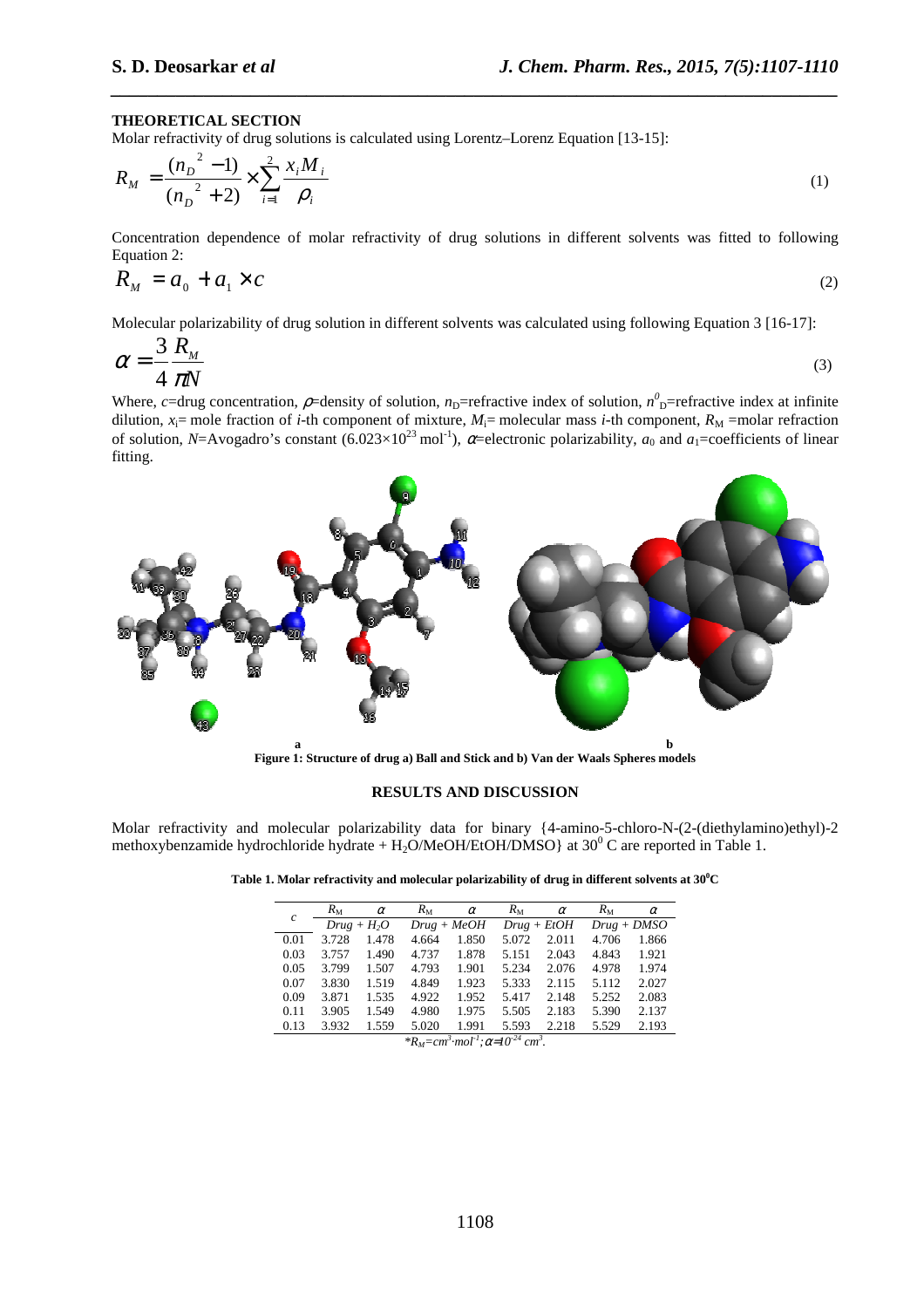

*\_\_\_\_\_\_\_\_\_\_\_\_\_\_\_\_\_\_\_\_\_\_\_\_\_\_\_\_\_\_\_\_\_\_\_\_\_\_\_\_\_\_\_\_\_\_\_\_\_\_\_\_\_\_\_\_\_\_\_\_\_\_\_\_\_\_\_\_\_\_\_\_\_\_\_\_\_\_*

 $W \rightarrow MeOH \rightarrow EtOH \rightarrow DMSO$ 

**Figure 2:** Molar refraction  $(\text{cm}^3 \cdot \text{mol}^1)$  with drug concentration in different solvents at  $30^{\circ}\text{C}$ 

Coefficients  $a_0$  and  $a_1$ of linear fitting of  $R_M$  with drug concentration (Equation 2; Figure 2) are reported in Table 2 and, linear fit Equations of  $R_M=f(c)$  i.e.  $R_M=a_0+a_1\times c$  are presented in following Equations 4-7.

**Drug** + 
$$
H_2O
$$
:  $R_M = 1.75 c + 3.7092$ ;  $r^2 = 0.9976$ . (4)

## $\bm{D} \bm{r} \bm{u} \bm{g} + \bm{M} \bm{e} \bm{O} \bm{H}$ :  $R_M = 3.0054 \ c + 4.6418; r^2 = 0.996.$  (5)

## $\bm{D} \bm{r} \bm{u} \bm{g} + \bm{E} \bm{t} \bm{O} \bm{H}$ :  $R_M = 4.3821 \ c + 5.0225; r^2 = 0.9995.$  (6)

## $\bm{D} \bm{r} \bm{u} \bm{g} + \bm{D} \bm{M} \bm{S} \bm{O}$ :  $R_M = 6.8518 \ c + 4.6361; r^2 = 1.000.$  (7)

Coefficient  $a_0$ , which is extrapolated value of  $R_M$  on *y*-axis to zero drug concentration (or infinite dilution) increased from water to DMSO. For all the systems,  $r^2$  value of plots is good (>0.995), this indicate linear dependence of  $R_M$ over drug concentration.  $R_M$  value follows the trend: H<sub>2</sub>O < MeOH < DMSO < EtOH for given drug concentration. The  $R_M$  increased with drug concentration due to relatively tighter packing of drug molecule, enhancement in the overall polarizability of solutions [18] because of strengthening of drug-solvent interactions like –OH from solvent  $(H<sub>2</sub>O, MeOH and EtOH)$  or  $-S=O$  (DMSO) and  $R<sub>3</sub>HN<sup>+</sup>$  from drug etc.

 $R_M$  and  $\alpha$  values are affected by intermolecular forces between solute molecules and its surroundings [19].  $R_M$  is used for drug design in QSAR studies [20] and is directly proportional to polarizability [21-22].

**Table 2. Coefficients of linear fit of**  $R_M$  **with drug concentration (Equation 2) at 30<sup>o</sup>C** 

| Binary system          | $a_0$ coefficient | a <sub>1</sub> coefficient | $r^2$ value |
|------------------------|-------------------|----------------------------|-------------|
| $Drug + H_2O$ solution | 3.7092            | 1.7500                     | 0.9976      |
| $Drug + MeOH$ solution | 4.6418            | 3.0054                     | 0.9960      |
| $Drug + EtOH$ solution | 5.0225            | 4.3821                     | 0.9995      |
| $Drug + DMSO$ solution | 4.6361            | 6.8518                     | 1.0000      |

Polarizability  $(\alpha)$  is used in modeling of molecular properties, biological activities, drug design, QSPR and QSAR studies [16]. It is related with intermolecular forces in system such as drug-receptor interactions [23]. Here,  $\alpha$  is